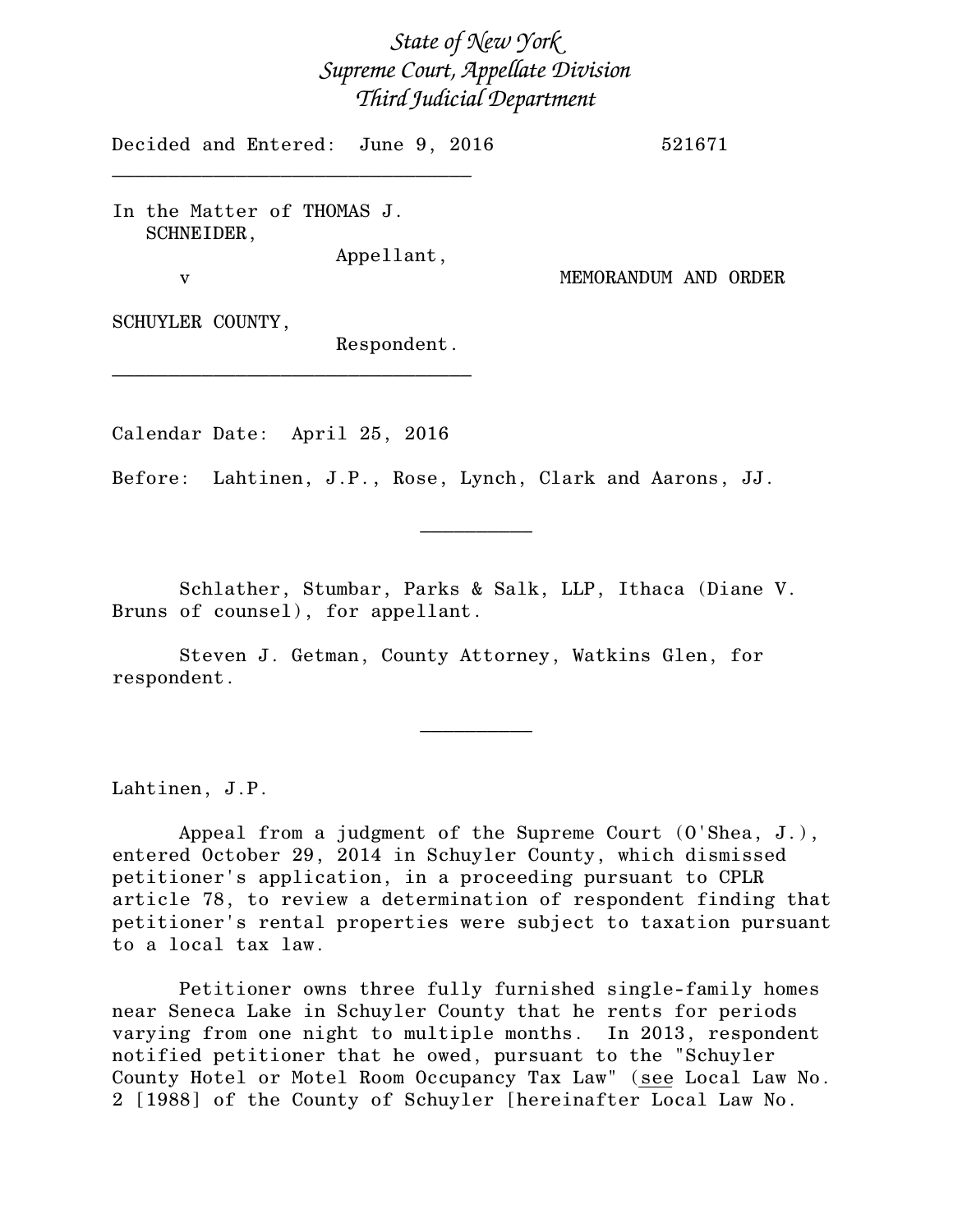2]), over \$12,000 in taxes for the period 2010 to 2012. Petitioner contested the assessment and contended that his three rental properties were not subject to the tax since they constituted "bungalows" as set forth by the regulations of the Commissioner of Taxation and Finance (see 20 NYCRR 527.9 [e] [5]). Following a hearing, respondent concluded that the bungalow exception did not apply to Local Law No. 2. However, based upon a review of further information, respondent adjusted the total taxes due to  $$6,102.96$ <sup>1</sup> Petitioner commenced this proceeding asserting, among other things, that his properties were not subject to the tax imposed by Local Law No. 2. Supreme Court dismissed the petition, and petitioner now appeals.

Petitioner argues that, inasmuch as properties meeting the definition of a bungalow are not subject to a state tax on hotel occupancy, respondent lacked authority to tax bungalows. It is established law that "[t]he State Constitution vests the taxing power in the state [L]egislature and authorizes the [L]egislature to delegate that power to local governments" (Expedia, Inc. v City of N.Y. Dept. of Fin., 22 NY3d 121, 126 [2013]; see NY Const, art XVI,  $\S$  1). "[T]he delegation of State taxing power to a municipality must be made in express terms by enabling legislation . . . [and] [a]ny tax imposed by the municipality must be within the expressed limitations of the enabling legislation" (Castle Oil Corp. v City of New York, 89 NY2d 334, 339 [1996] [internal quotation marks, brackets and citations omitted]; see Matter of Baldwin Union Free Sch. Dist. v County of Nassau, 22 NY3d 606, 620 [2014]).

The Legislature has enacted a tax on certain occupancies of a room or rooms that is imposed statewide and administered by the Commissioner (see Tax Law art  $28$ ;  $\S$  1105 [e] [1]). The Legislature has also specifically authorized numerous local municipalities to impose a separate and additional occupancy tax (see Tax Law art 29). Many of the local occupancy taxes are

<sup>&</sup>lt;sup>1</sup> The adjustment was apparently due in part to the fact that the tax does not apply when the person occupying the property stays for at least 30 consecutive days (see Tax Law §  $1202-i$  [1]).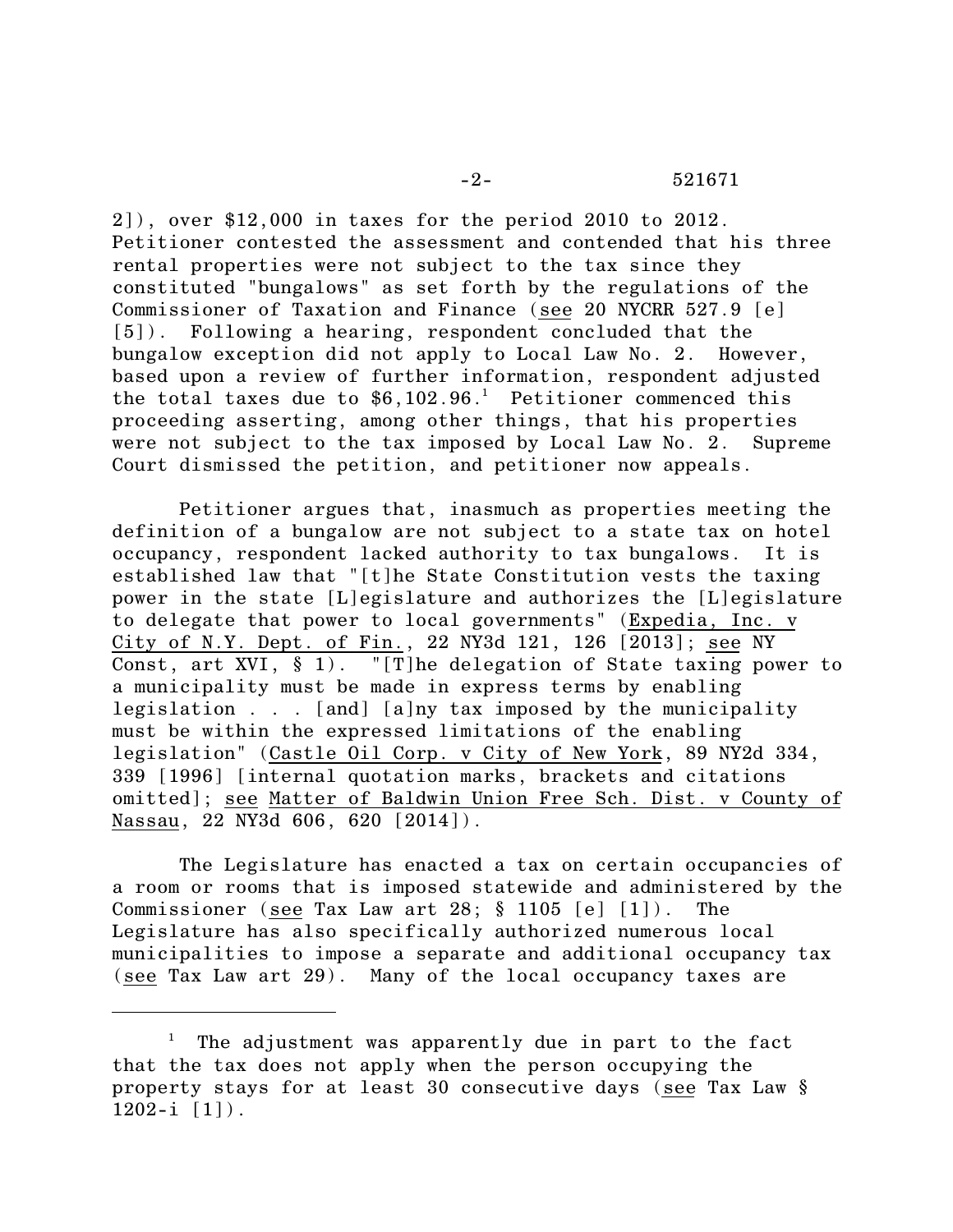administered by the local governmental authorities (see Tax Law art 29, part I, subpart A; see e.g. Tax Law §§ 1201-1202-cc), whereas others are administered by the Commissioner (see Tax Law art 29, part I, subpart B; see e.g. Tax Law §§ 1210-1212-A). Hence, New York has taxes on occupancy comprised of (1) a statewide tax and (2) a local tax administered either (a) locally or (b) by the Commissioner.

For purposes of the statewide tax imposed under Tax Law article 28, the Legislature has broadly defined "[h]otel" as "[a] building or portion of it which is regularly used and kept open as such for the lodging of guests" (Tax Law § 1101 [c] [1]), and "[o]ccupancy" as "[t]he use or possession, or the right to the use or possession, of any room in a hotel" (Tax Law § 1101 [c] [2]). The Commissioner has set forth a more detailed definition of hotel to include, among other things, a "bungalow" (20 NYCRR 527.9 [b] [1]), but has also provided that certain bungalows are "[n]ontaxable facilities" where – as here – they are furnished and do not provide "housekeeping, food or other common hotel services, such as entertainment or planned activities" (20 NYCRR 527.9 [e] [5]).

Significantly, the Commissioner's regulations specifically limit their application to the statewide tax and those local taxes that are administered by the Commissioner (see 20 NYCRR 527.9 [a] [2] [i]). Indeed, the Commissioner has warned in a policy memorandum and advisory opinion regarding this tax that the Commissioner's interpretation does not apply to the locally administered tax, and that questions about the local tax should be directed to the local taxing authority (see Commissioner of Taxation and Finance, Advisory Opn TSB-A-15[38]S [Nov. 13, 2015], 2015 WL 8680280, 2015 NY Tax LEXIS 63; NY St Dept of Taxation & Fin, Technical Mem No. TSB-M-12[4]S [Mar. 16, 2012], 2012 WL 979333). The City of New York has expressly stated that, in administering its part of the locally-authorized occupancy tax, it does include the type of bungalows exempted from the statewide tax by the Commissioner (see NY City Dept of Fin Mem 08-1, Guidance for Businesses Subject to the New York City Tax on Hotel Occupancy [Mar. 6, 2008], 2008 NY City Tax LEXIS 4).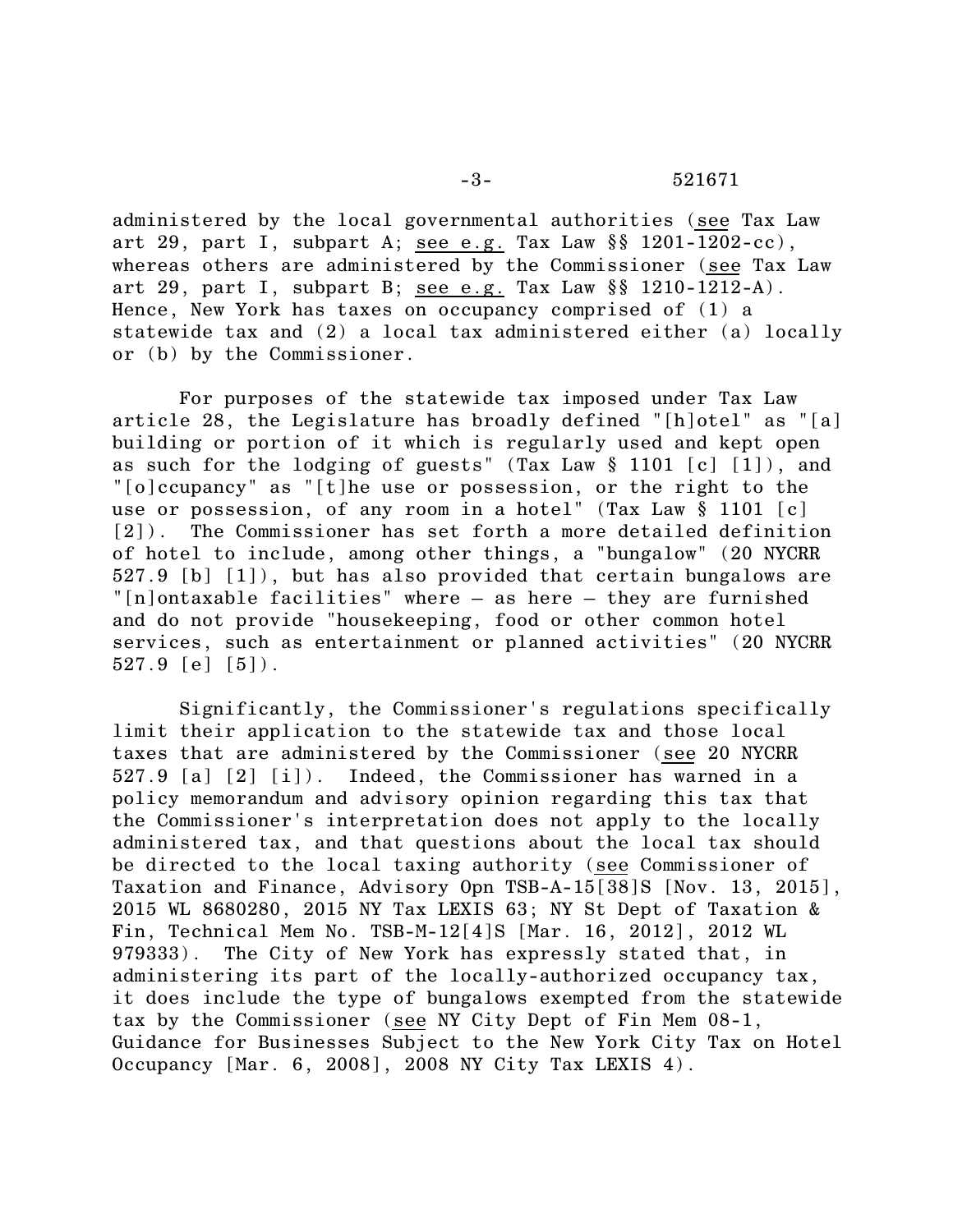-4- 521671

The Legislature authorized respondent to impose a local occupancy tax "such as the [L]egislature has or would have the power and authority to impose" (Tax Law § 1202-i [1] [emphasis added]). This granted "broad authority to enact an occupancy tax" (Expedia, Inc. v City of New York Dept. of Fin., 22 NY3d at 127). Respondent was also given authority to administer this tax locally (see Tax Law § 1202-i [2]). The definition of "hotel" in the enabling statute is expansive enough to include bungalows such as owned by petitioner (see Tax Law § 1202-i [1]), and the definition of "hotel" set forth in Local Law No. 2 is not inconsistent with or foreclosed by the authorizing statutory language. While the Legislature has included some specific exemptions from local occupancy taxes (see Tax Law § 1202-i [5]; see also Tax Law § 1230), it has not required that the local component of the occupancy tax be otherwise uniform in all respects with the statewide tax. Such uniformity might be a prudent course that would facilitate navigation by individuals and businesses of this state's complex, multi-governmental levels of taxation, but that is a policy decision for the Legislature. To summarize, the Commissioner's policy regarding bungalows for the statewide tax and a local tax administered by the Commissioner is not binding on local authorities administering a local tax.

Accordingly, we are constrained to conclude that respondent did not act contrary to law in determining that the bungalow exemption allowed by the Commissioner was not binding on Local Law No. 2. Nor was respondent's interpretation of Local Law No. 2 to include bungalows inconsistent with the language of that local law or the enabling statute. Although a prior treasurer of respondent allegedly did not apply Local Law No. 2 to bungalows, there is no indication that there had been a formal interpretation in such regard and the limited retroactive application here was not "palpably unjust" (Matter of American Tel. & Tel. Co. v State Tax Commn., 61 NY2d 393, 404 [1984]). Petitioner's argument regarding respondent's request for certain records from him is moot. The remaining arguments are academic or unavailing.

Rose, Lynch, Clark and Aarons, JJ., concur.